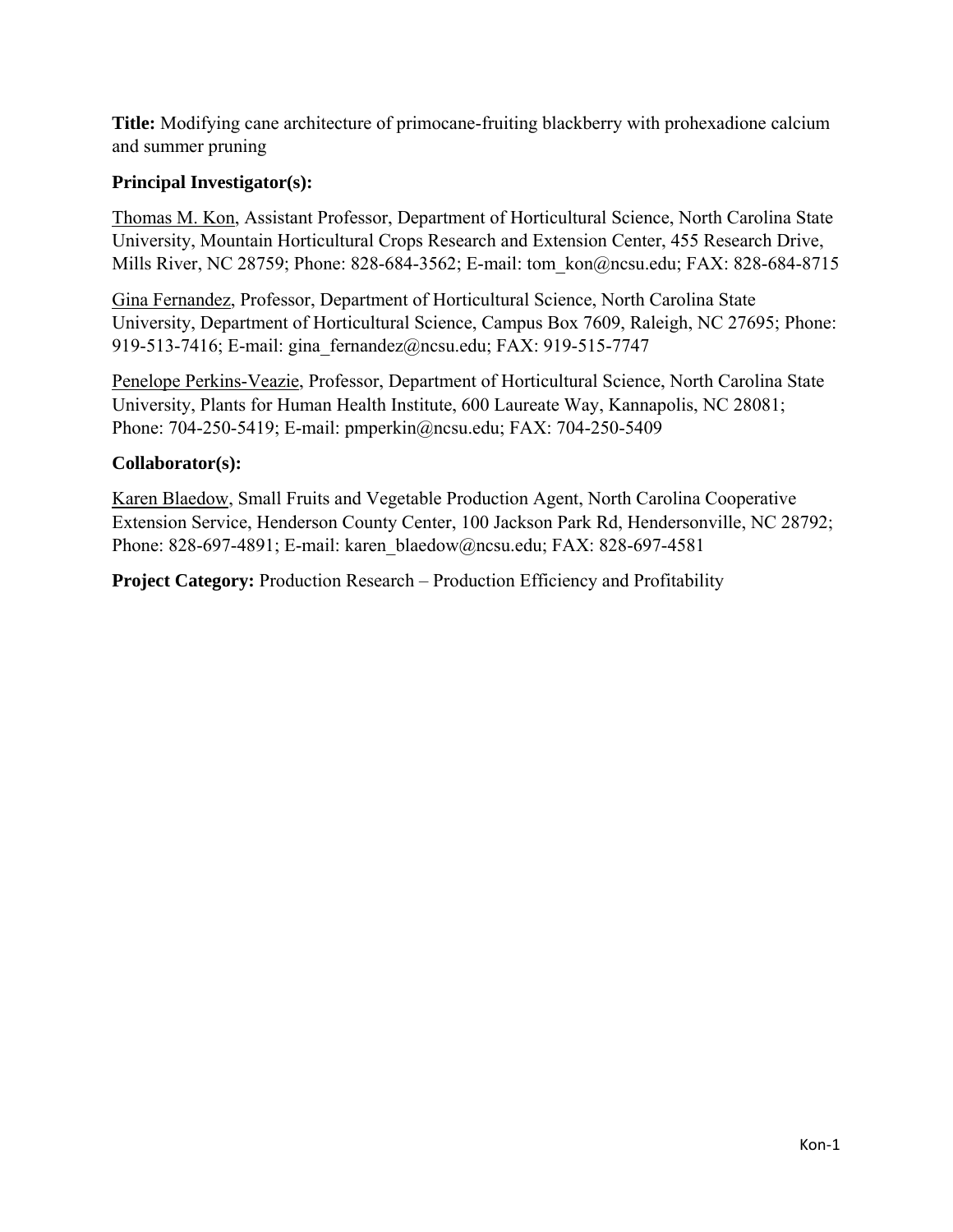#### **Introduction:**

Primocane growth management of blackberry by commercial growers relies on summer pruning/tipping primocanes at multiple heights throughout the growing season. Tipping can increase lateral branch development, bearing surface, and subsequent yields (Fernandez et al., 2016; Strik et al., 2012). However, tipping is a labor intensive and expensive process (~\$600 per acre) that increases risk of cane blight infection. Cane blight (caused by *Leptosphaeria coniothyrium)* can result in mortality of fruiting canes and/or severe economic losses in the southeastern US (Brannen and Krewer, 2012). If effective, chemical management of blackberry primocane growth could reduce labor inputs associated with manual summer pruning/tipping, reduce incidence of cane blight due to manual summer pruning, and reduce the number of fungicide applications for managing cane blight. We investigated use of a plant growth regulator, prohexadione calcium (P-Ca), as an alternative growth management strategy of primocanefruiting blackberry.

In other Rosaceous fruit crops, such as apple, P-Ca programs are commonly used to manage vegetative growth throughout the course of the growing season. P-Ca reduces terminal growth by inhibiting the synthesis of gibberellins, a group of endogenous hormones that contribute to the regulation of terminal shoot growth. Once applied, P-Ca requires between 10 and 14 days to slow growth. P-Ca degrades within the plant in a few weeks, and repeated applications are necessary to manage shoot growth throughout the growing season. As an example, for seasonlong growth control in apple, rates (62.5 ppm to 250 ppm) and number of applications (4 to 7 per year) vary to compensate for tree vigor (influenced by cultivar, rootstock, crop load, etc.).

While research with P-Ca on *Rubus* has been limited, initial results appear promising. Two applications of P-Ca resulted a 35 to 50 % reduction in primocane height of two floricanefruiting blackberry cultivars when compared to an untreated control (Milivojević et al., 2017). P-Ca reduced internode length (42 to 55%) and cane diameter  $(\sim 15\%)$ , but increased the number of lateral branches (13 to 24%). Lateral branch development is particularly important in blackberry, since yield is positively correlated with the lateral branch number (Strik et al., 2012). Increased lateral branch development resulted in a 21 to 27 % increase in yield with P-Ca (Milivojević et al., 2017). Similar effects on primocane growth and yield responses were observed in the floricane-fruiting raspberry cultivar 'Willamette' (Poledica et al., 2012). Fruit weight and fruit drupelet number from P-Ca treated canes increased by 8 to 19% and 5 to 17%, respectively (Milivojević et al., 2017). Increased fruit soluble solids concentration and reduced fruit acidity was observed with P-Ca treatment. P-Ca increased (Poledica et al., 2012) or had no effect (Milivojević et al., 2017) on total anthocyanins and total phenolic content. P-Ca effects on postharvest life was not quantified in any of these experiments.

In 2018, PI's Kon, Fernandez, Perkins, and Blaedow, initiated an experiment to determine the effects of P-Ca on primocane growth, yield, and fruit quality of floricane-fruiting 'Osage' and 'Von' blackberry. Three applications of 200 ppm P-Ca reduced primocane height by  $\sim$ 25% in 'Osage' and 'Von', respectively. Visual differences in primocane internode length and lateral branching were apparent (Fig. 1).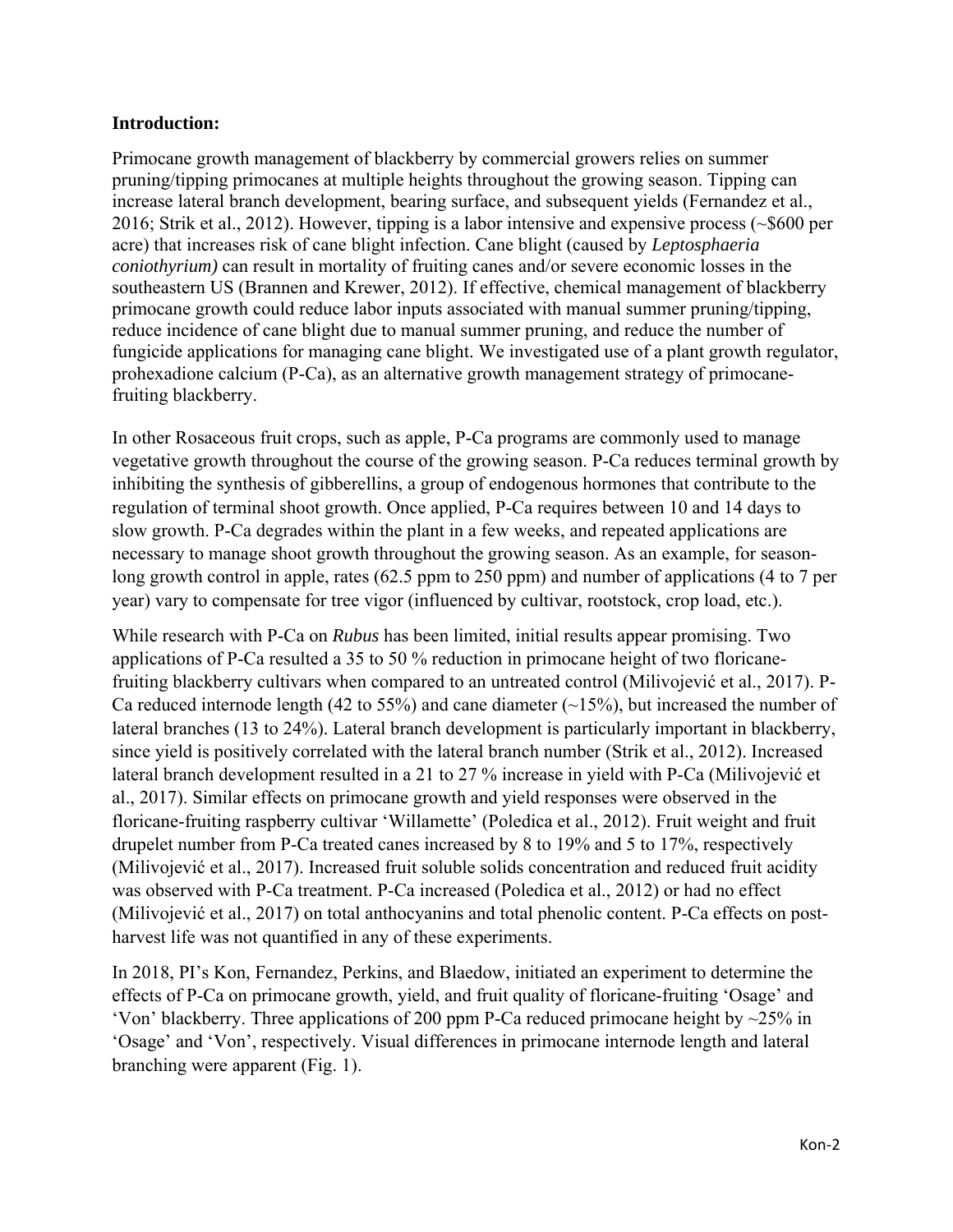

**Fig 1.** P-Ca treated primocane (A) and an untreated primocane (B). Internodal distance and lateral branch development appear to be influenced by P-Ca.

To our knowledge, P-Ca has not been evaluated on primocane-fruiting blackberry. On primocane-fruiting red raspberry, Palonen and Mohu (2009) demonstrated that P-Ca was effective in reducing cane height, but flower number per cane was reduced. The authors suggested that gibberellins in shoot tips may be associated with flower induction of priomocanefruiting raspberry, and use of a gibberellin synthesis inhibitor may partly explain the reduction in flower number. The aforementioned trial was conducted on potted plants in the greenhouse environment and was terminated prior to fruit development. Given the limited data available, additional study is warranted.

**Objective:** Compare effects of primocane growth management strategies on cane architecture, reproductive development, and fruit quality of 'Traveler' blackberry.

**Methods:** The experiment was conducted in a three year-old 'Prim-Ark Traveler' blackberry planting at NC State University's Mountain Horticultural Crops Research and Extension Center in Mills River, NC (latitude 35.42721°, longitude -82.55888°). This site is 2,069' in elevation, soils are classified as Bradson gravelly loam, and average annual rainfall is 45". For three years prior to planting, the site was planted to soybeans (2016), cotton (2015), and vegetables (2014). Eighteen uniform plants were selected, flagged, and treatments were assigned in a randomized complete block design. The following treatments were evaluated:

1) untreated control,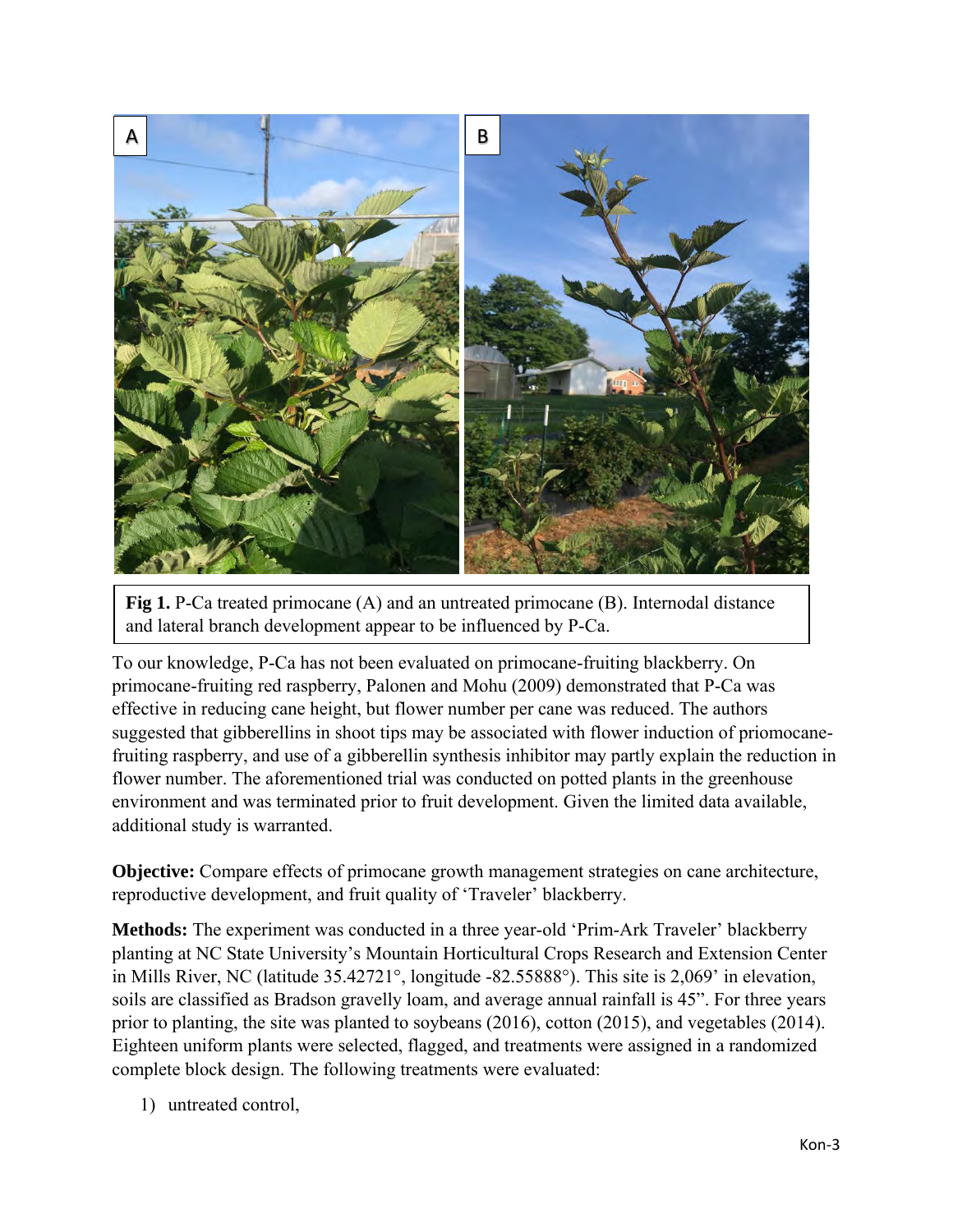- 2) tipping at  $\sim$  46 cm and  $\sim$ 91 cm plant height, and
- 3) 200 pm P-Ca +  $0.125\%$  (v:v) non-ionic surfactant.

P-Ca treatments were applied using a  $CO<sub>2</sub>$  sprayer when cane height is  $\sim$ 46 cm. P-Ca will be applied at  $\sim$ 3 week intervals, until flower bud development is observed. For the tipping treatment, canes were soft-tipped when cane height is 46 cm and 91 cm.

Primocane height was measured at  $\sim$ 3 week intervals throughout the growing season. When fruit reach a commercially acceptable level of maturity, plots were harvested twice per week for six consecutive weeks. Marketable yield, unmarketable yield, and average fruit weight was determined. A 10 fruit subsample across two peak harvest dates was collected and frozen to quantify drupelet set, unset ovules, and total ovule number.

We planned to quantify post-harvest life and fruit composition, but there was insufficient fruit numbers to conduct this analysis.

After harvest, a morphometric characterization of three primocanes per plot occurred. Canes were cut at the base and moved to the lab for analysis. Basal cane cross-sectional area was determined, and number of fruiting nodes per cane were counted. The number of lateral branches per cane were counted. On each lateral branch, nodes were counted and length was measured. Leaves were excised and leaf area per cane was determined with a leaf area meter. Fresh and dry weight of each tissue type (cane, lateral branches, leaves) was determined.

The experiment had a randomized complete block design with six replications. The PC version of SAS (version 9.4; SAS Institute, Cary, NC) was used to carry out all statistical analysis. Analysis of variance was performed and Tukey's honest significance test in PROC MIXED was used to test mean separation among treatments at  $P = 0.05$ .

# **Results:**

*Vegetative growth of primocanes.* Visible effects of P-Ca on primocane height were apparent within 14 days of the initial application and a significant reduction in height (25% reduction) was observed 21 d after treatment (Figure 2). With the rate and timings evaluated, this height reduction is similar to previous work with floricane-fruiting blackberry (Kon et al., 2019). P-Ca application did not occur until primocane height was ~56 cm. Based on responses in other cropping systems, starting P-Ca applications earlier in the season may result in a greater reduction in primocane height. While tipping resulted in a similar reduction in plant height early in the growing season, the effect was ephemeral. By mid-July there was no difference in primocane height between tipped and untreated plots.

Cumulative, marketable, and cull yield did not differ among treatments (Table 1). This was surprising, as tipping was demonstrated to increase lateral branching and subsequent yields (Fernandez et al., 2016; Strik et al., 2012). Perhaps the timing and/or frequency of tipping was inadequate to increase lateral branching and yield in 'Prim-Ark Traveler'. Milivojević et al. (2017) observed an increase in yield with P-Ca treatment on floricane-fruiting blackberry, but P-Ca was applied with a less aggressive application pattern than in the current study. While both strategies to manage vegetative growth did not differ from an untreated control, we observed a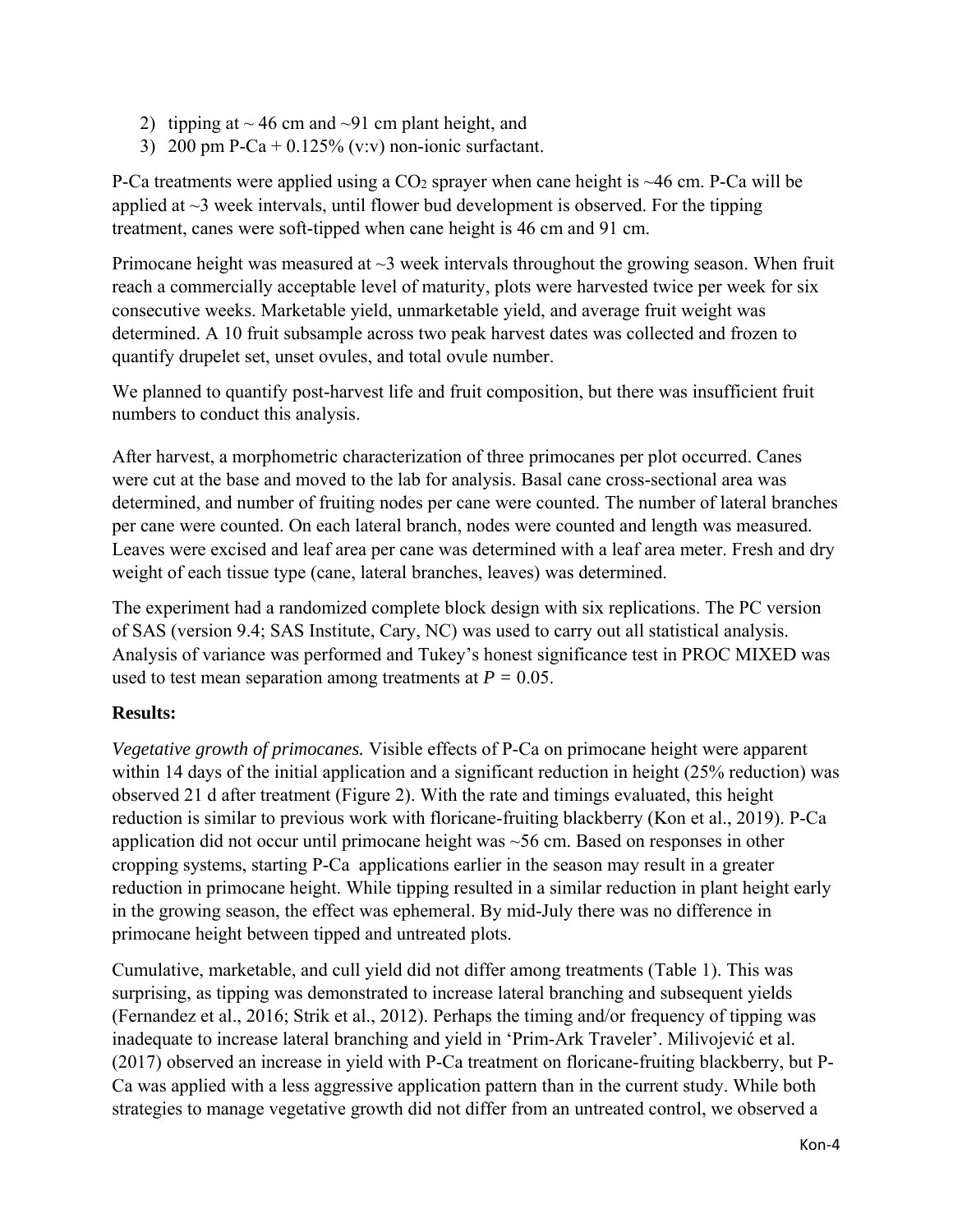lower numerical trend of productivity. Yields of floricane culivars in the same plot had approximately twice the yield of 'Prim-Ark Traveler'. These observations highlight the continued need to identify effective and consistent strategies that promote lateral branching and productivity of primocane-fruiting cultivars.

*Morphometric characterization of floricanes*. Multiple authors observed a reduction in basal cane diameter with P-Ca treatment (Milivojević et al., 2017; Palonen and Mouhu, 2009; Poledica et al., 2012), but P-Ca did not influence basal cane diameter in this experiment (Table 2). The reason for this difference is unclear. We observed no effect on basal cane diameter in two floricane-fruiting blackberry cultivars in the southeast US (Kon et al., 2019).

There were no differences in primocane leaf area, flower number, flower density (flowers per unit cm<sup>2</sup> cane cross-sectional area), and lateral branching among treatments. Palonen and Mouhu (2009) observed that P-Ca was reduced flower number per cane. The authors suggested that gibberellins in shoot tips may be associated with flower induction of priomocane-fruiting raspberry, and use of a gibberellin synthesis inhibitor may partly explain the reduction in flower number. While not significantly different, P-Ca treated canes trended toward lower flower density. Lateral branching was not influenced by tipping or P-Ca. In other studies, an increase in the number of fruiting laterals of floricane-fruiting blackberry was observed with tipping (Strick et al., 2012) and P-Ca (Milivojević et al., 2017). Treatment timings and/or application patterns of these vegetative growth management practices may have influenced efficacy. Alternatively, 'Prim-Ark Traveler' may need to be managed differently to enhance lateral branching and reproductive potential.

There were no differences in fresh and dry weights of primocane tissues (Table 3) and there is no evidence to suggest that tipping or P-Ca altered partitioning to aboveground vegetative structures of floricanes.

# **Conclusions:**

While P-Ca shows promise as an alternative to reduce primocane height, this practice would likely need to be augmented with practices to enhance fruiting lateral number and subsequent productivity. This project was initiated due to the reported positive influence of P-Ca on floricane-fruiting blackberry in a European manuscript. Data from this trial did not accord with Milivojević et al. (2017) in many cases. While P-Ca application patterns could be refined to determine if negative impacts on yield can be avoided, continued evaluation of chemical and/or cultural practices to enhance lateral branch development and reproductive potential should also occur. Combinations of P-Ca and techniques to increase lateral branching would have merit in future research.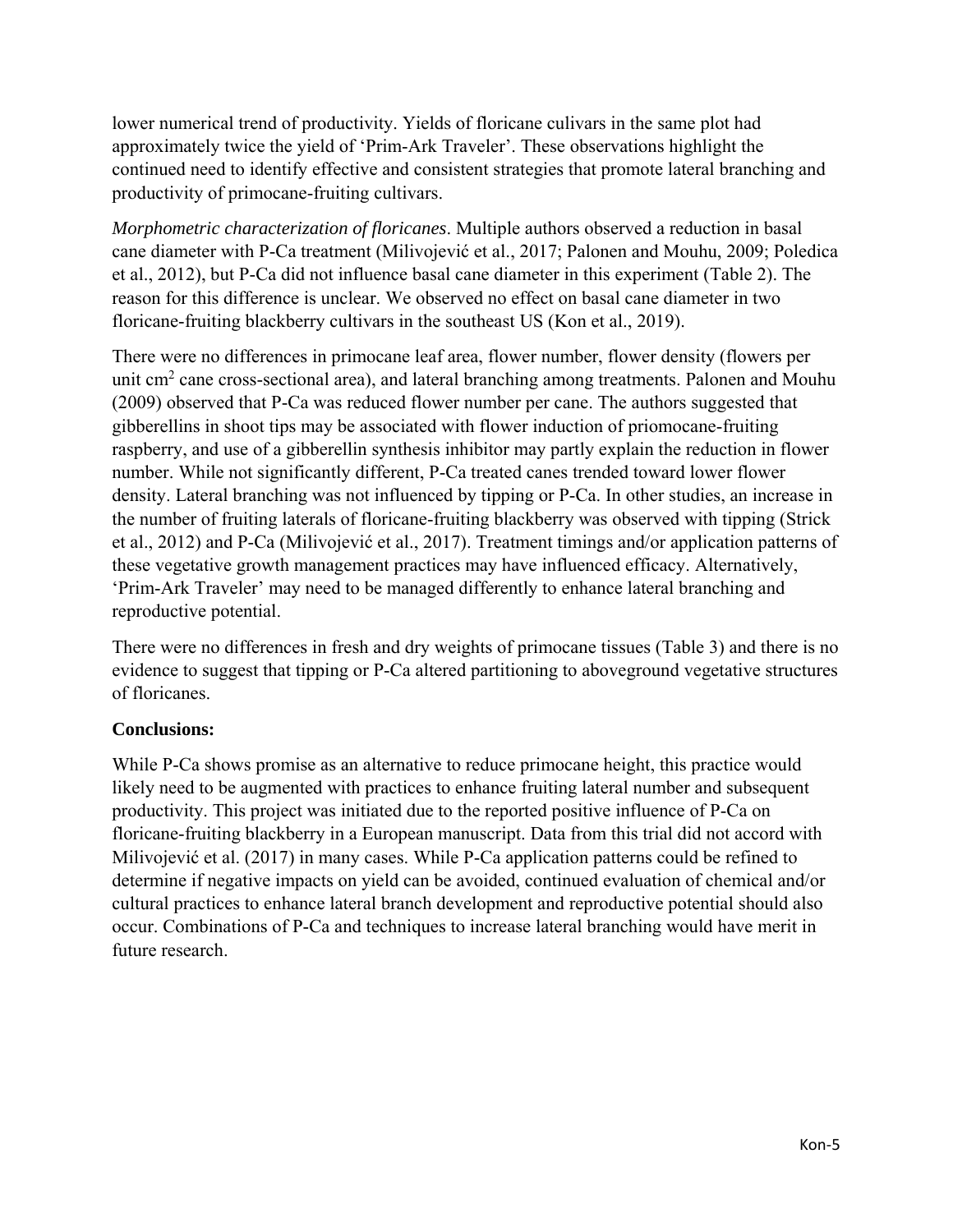

**Figure 2.** Comparison of primocane management strategies on primocane height of three-year-old 'Prim-Ark Traveler'. Stars represent application dates and error bars represent the standard error of the mean.

| <b>Treatment</b> | <b>Cumulative</b><br>Yield<br>(kg) | <b>Marketable</b><br>Yield<br>(kg) | <b>Cull Yield</b><br>(kg) |  |  |
|------------------|------------------------------------|------------------------------------|---------------------------|--|--|
| Control          | 2.2<br>NS                          | 1.8<br>NS                          | 0.5<br><b>NS</b>          |  |  |
| <b>Tipping</b>   | 1.6                                | 1.3                                | 0.3                       |  |  |
| P-Ca             | 1.3                                | 1.0                                | 0.2                       |  |  |

Table 1. Comparison of primocane management strategies on yield of threeyear-old 'Prim-Ark Traveler'.

Within column, mean separation by Tukey's (P = 0.05).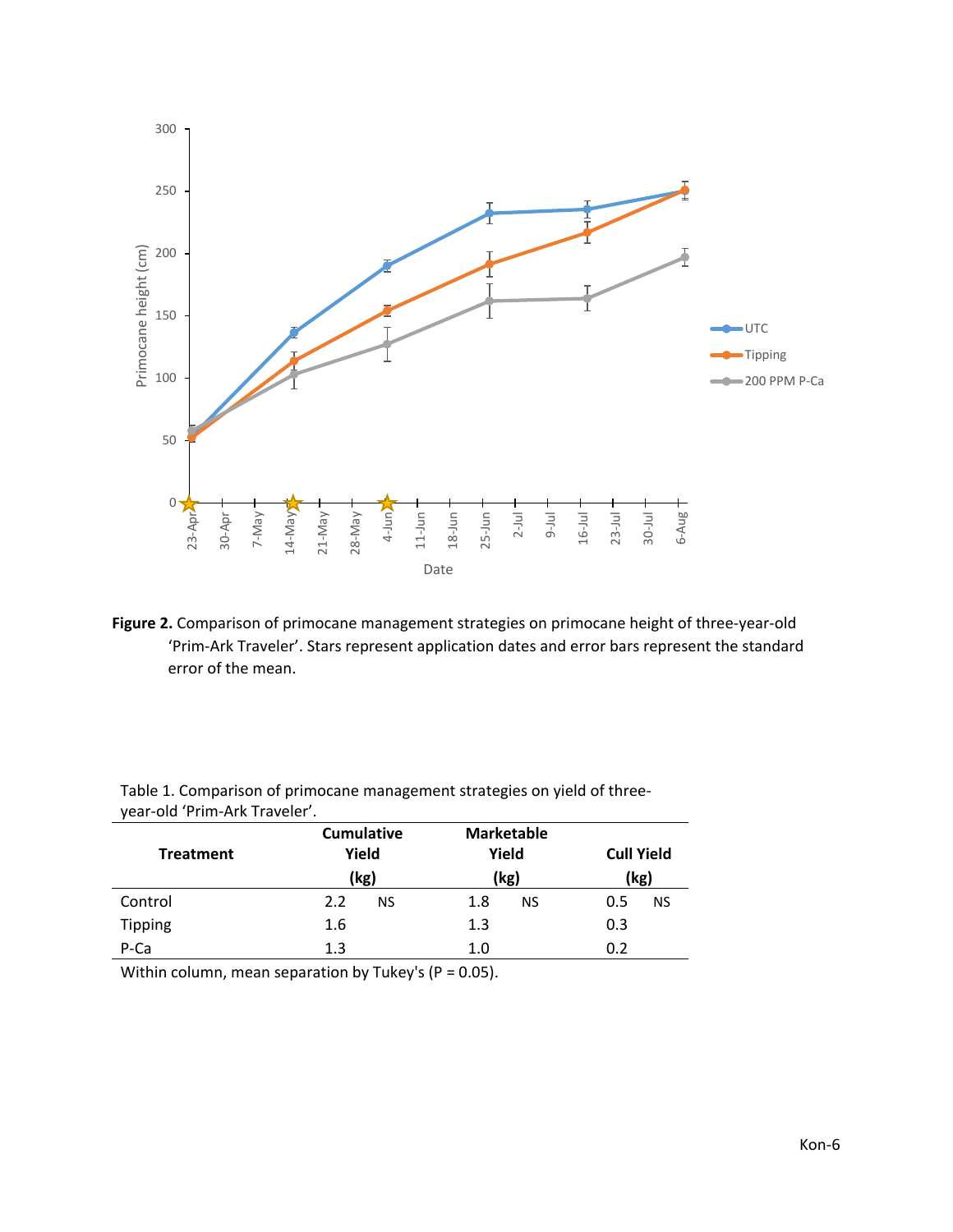|                  |                  |                   |                        |                           | Laterals       |                 |                      |
|------------------|------------------|-------------------|------------------------|---------------------------|----------------|-----------------|----------------------|
| <b>Treatment</b> | Circ.<br>(cm)    | Leaf Area         | <b>Flower</b><br>(no.) | Flower no./<br><b>CSA</b> | Count<br>(no.) | Length<br>(cm)  | <b>Node</b><br>(no.) |
| Control          | 4.3<br><b>NS</b> | 6651<br><b>NS</b> | 153<br><b>NS</b>       | 92<br><b>NS</b>           | <b>NS</b>      | 58<br><b>NS</b> | <b>NS</b><br>14      |
| Tipping          | 4.5              | 6826              | 161                    | 102                       |                | 61              | 15                   |
| P-Ca             | 4.0              | 5246              | 98                     | 75                        |                | 51              | 12                   |

Table 2. Comparison of primocane management strategies on basal circumference, leaf area, flower number, and lateral branch characteristics of three-year-old 'Prim-Ark Traveler'.

Within column, mean separation by Tukey's ( $P = 0.05$ ).

Table 3. Comparison of primocane management strategies on fresh and dry weight of primcanes, laterals and leaves of three-year-old 'Prim-Ark Traveler'.

|                  | Primocane       |    |            |     | <b>Laterals</b> |           |            |           | Leaves          |      |            |           |  |
|------------------|-----------------|----|------------|-----|-----------------|-----------|------------|-----------|-----------------|------|------------|-----------|--|
| <b>Treatment</b> | Fresh<br>Weight |    |            |     | Fresh<br>Weight |           |            |           | Fresh<br>Weight |      |            |           |  |
|                  |                 |    | Dry Weight |     |                 |           | Dry Weight |           |                 |      | Dry Weight |           |  |
|                  | (kg)            |    |            |     |                 | (kg)      |            |           |                 | (kg) |            |           |  |
| Control          | 0.153           | NS | 0.066      | NS. | 0.099           | <b>NS</b> | 0.048      | <b>NS</b> | 0.154           | NS   | 0.062      | <b>NS</b> |  |
| <b>Tipping</b>   | 0.160           |    | 0.070      |     | 0.101           |           | 0.046      |           | 0.156           |      | 0.062      |           |  |
| P-Ca             | 0.110           |    | 0.043      |     | 0.062           |           | 0.024      |           | 0.125           |      | 0.046      |           |  |

Within column, mean separation by Tukey's (P = 0.05).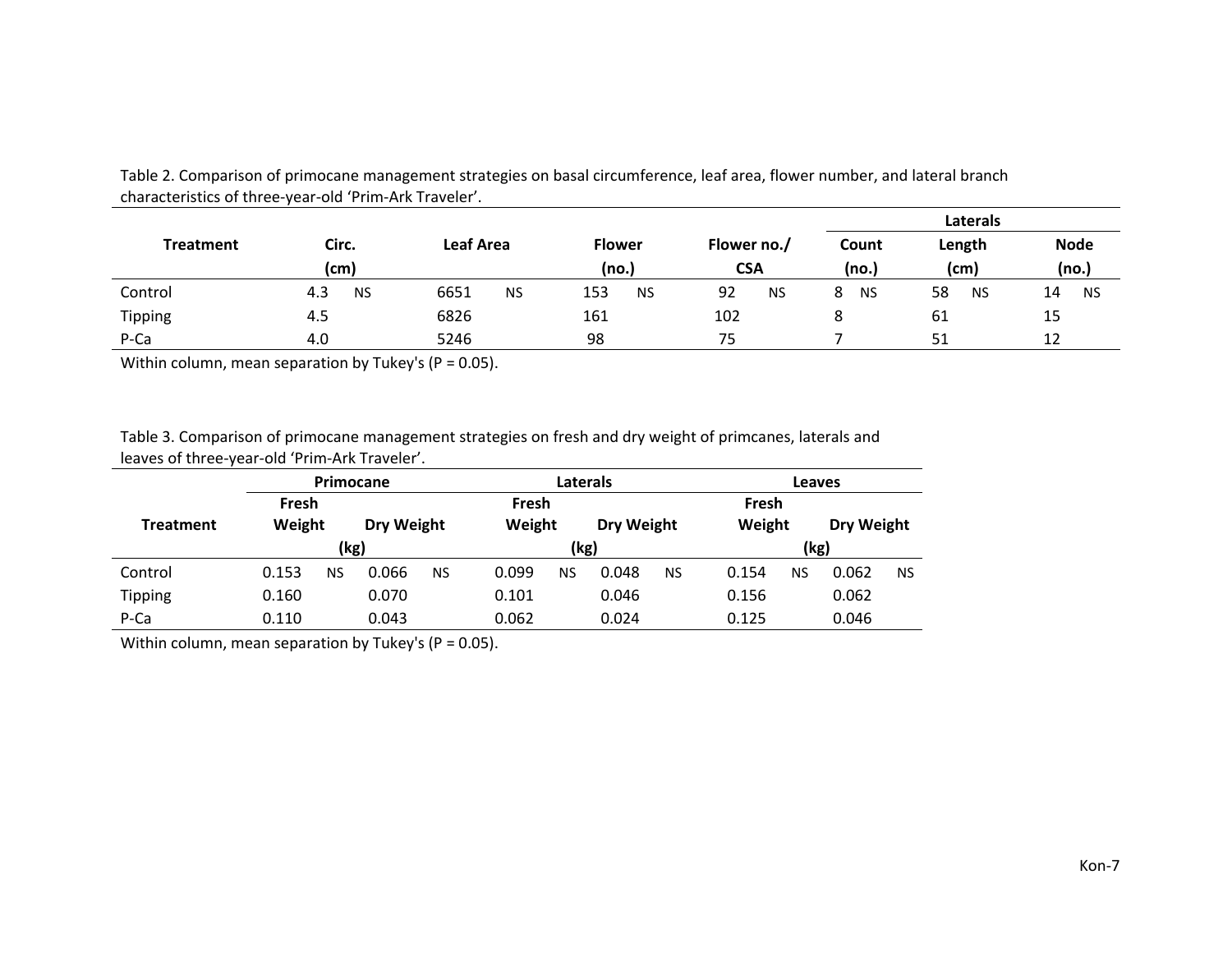# **Appendix I.**

# **Project Outputs**

#### Conference Proceedings

1. Kon, T.M, G.E., Fernandez, P. Perkins-Veazie and K. Blaedow. 2019. Managing vigor of blackberry with prohexadione calcium: effects on primocane and floricane development. Acta Hort. *In press.*

# Research Presentations:

- 1. Kon, T.M., G.E. Fernandez, P. Perkins-Veazie, and K. Blaedow. 2019. Managing vigor of blackberry with prohexadione calcium: effects on primocane and floricane development. XII International Rubus and Ribes Symposium, Zurich, Switzerland.
- 2. Clavet, C.D., T.M. Kon, G.E. Fernandez, P. Perkins-Veazie, and K. Blaedow. 2019. Managing vigor of blackberry with prohexadione calcium. Cumberland-Shenandoah Fruit Workers Conference, Winchester, VA

# Extension Presentations

- 1. Kon, T.M, G.E., Fernandez, P. Perkins-Veazie and K. Blaedow. Short and stout: vegetative growth management of blackberry with pgr's. 09 Jan 2020. Southeast Regional Fruit and Vegetable Conference, Savannah, GA.
- 2. Kon, T. and G. Fernandez. Managing vigor of blackberry with prohexadione calcium. 13 Sep 2019. Annual NC Blackberry Field Day, Mountain Horticultural Crops Research and Extension Center, Mills River, NC
- 3. Kon, T. Managing vigor of blackberry with prohexadione calcium. 06 Feb 2019. Western District Winter Apple and Small Fruit School, Hendersonville, NC
- 4. Fernandez, G. Modifying cane architecture of primocane-fruiting blackberry with prohexadione calcium. 10 Jan 2019. Southeast Regional Fruit and Vegetable Conference, Savannah, GA.

# **References Cited:**

Brannen, P.M. and G.W. Krewer. 2012. Cane blight of blackberry. University of Georgia Cooperative Extension. Circular 894.

Fernandez, G.E., E. Garcia, and D. Lockwood. 2016. Southeast Caneberry Production Guide. Southern Region Small Fruit Consortium. NC Cooperative Extension Service. AG-697. [https://rubus.ces.ncsu.edu/spotlight/caneberry-production-guide/.](https://rubus.ces.ncsu.edu/spotlight/caneberry-production-guide/)

Kon, T.M, G.E., Fernandez, P. Perkins-Veazie and K. Blaedow. 2019. Managing vigor of blackberry with prohexadione calcium: effects on primocane and floricane development. Acta Hort. *In press.*